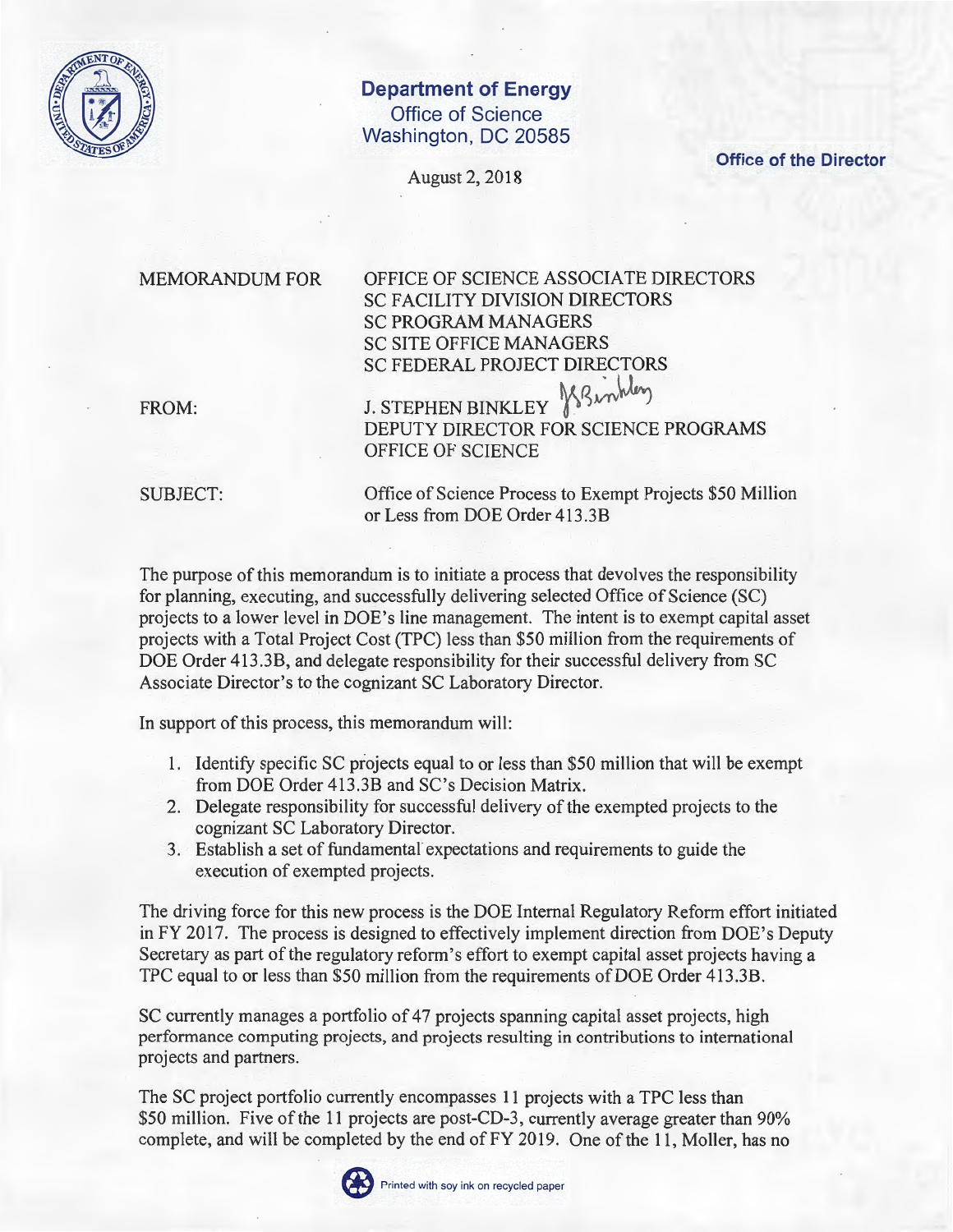funding anticipated in the near term. There is little benefit to delegating these projects at this time in their lifecycle.

The remaining 5 projects are sufficiently early in their lifecycle provide an opportunity to benefit from an exemption. The attached table provides information for SC projects described above along with their exemption and delegation determination and responsible laboratory director.

In order to successfully deliver the exempted projects and to effectively implement this process, the responsible Laboratory Director must meet the following expectations and requirements:

- 1. The Laboratory has to have a demonstrated track record of successful project delivery.
- 2. The Laboratory has to use a defined project delivery system and documentation that is auditable.
- 3. The project has to have defined Key Performance Parameters (KPPs) with which DOE agrees.
- 4. The project has to have a high quality baseline supported by independent estimates with which DOE agrees.
- 5. The project has to have a qualified project director/manager.
- 6. The Laboratory has to define a project completion date and has to report progress at a level/frequency DOE agrees to; with significant project issues raised in a timely manner.
- 7. The Laboratory must maintain a well-documented, quantitative analyses of savings garnered from this exemption.
- 8. DOE/SC will assign a PEMP goal to the Laboratory and hold them accountable for successful execution of the delegated projects.

To fulfill the above expectations and requirements, the Laboratory must develop a Project Management Plan (PMP). The PMP shall describe the management methods, organization, project baseline, project control systems, reporting requirements, and documentation. The PMP will be submitted for concurrence by the SC Site Office Manager in consultation with the sponsoring SC Program Office.

The Site Office Manager, working with the DOE Contracting Officer and Laboratory, will modify the Laboratory contract to enable the delegation of responsibilities as defined by this process.

I believe that implementing this process in an open and disciplined manner will provide a basis to successfully judge the merits of exempting projects with a TPC less than \$SOM, and to inform potential future delegations.

If you have any questions please contact me or Stephen Meador.

Attachment